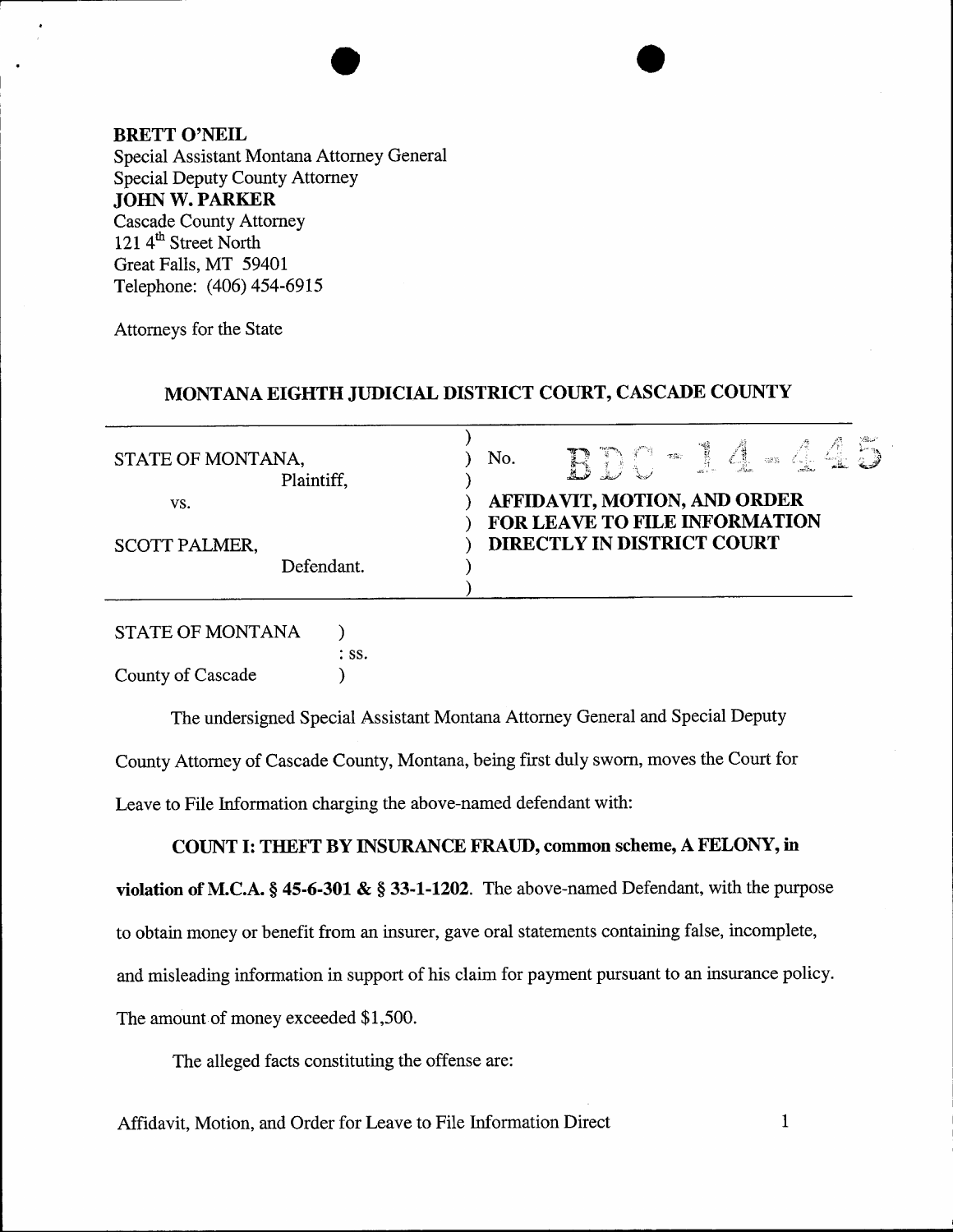On or about August 2011 through May 2012, Travelers Insurance Company (Travelers) provided Defendant temporary total disability benefits (TTD) in relation to a back injury sustained in June 2011. As a part of its routine correspondence with Defendant, and on at least five occasions, Travelers informed Defendant that it was illegal to receive both wages and TTD. The routine correspondence also informed Defendant that should a worker receive TTD without written consent of the insurer, authorities could prosecute the worker for theft.

Defendant reported to Travelers that he was not working. However, he had been working part time through Avitus, Inc., a temporary service. Moreover, Defendant failed to report income from Philips Construction, where he was also working. Finally, Defendant failed to report that he drove a bus for Hall Transit Charter Service.

On or about December 2011, Defendant began working at Vaughn Water and Sewer. He did not report this to Travelers. Moreover, when Travelers contacted Defendant in March 2012, Defendant specifically stated he was still looking for work. On or about April 4, 2012, Defendant informed Travelers he was working for the waste water treatment facility, but the job he was doing was an unpaid, training position. He ultimately informed Travelers that he would be a wage-earning employee on May 7, 2012. On that date, Travelers ceased TTD payments. Defendant ultimately submitted documents to the State which demonstrated he had collected wages from Vaughn Water & Sewer since December 2011. Ultimately, Defendant collected approximately \$27,896.86 in TTD during the time period he was disabled. Had Defendant reported his employment correctly, he would have received \$22,610.70 in total partial disability and total temporary benefits. Therefore, his oral statements denying alternative work, or his deceptive silence, ultimately resulted in him illegally collecting \$5,286.16.

Based upon the foregoing, the undersigned respectfully requests Leave to File an Affidavit, Motion, and Order for Leave to File Information Direct 2, 2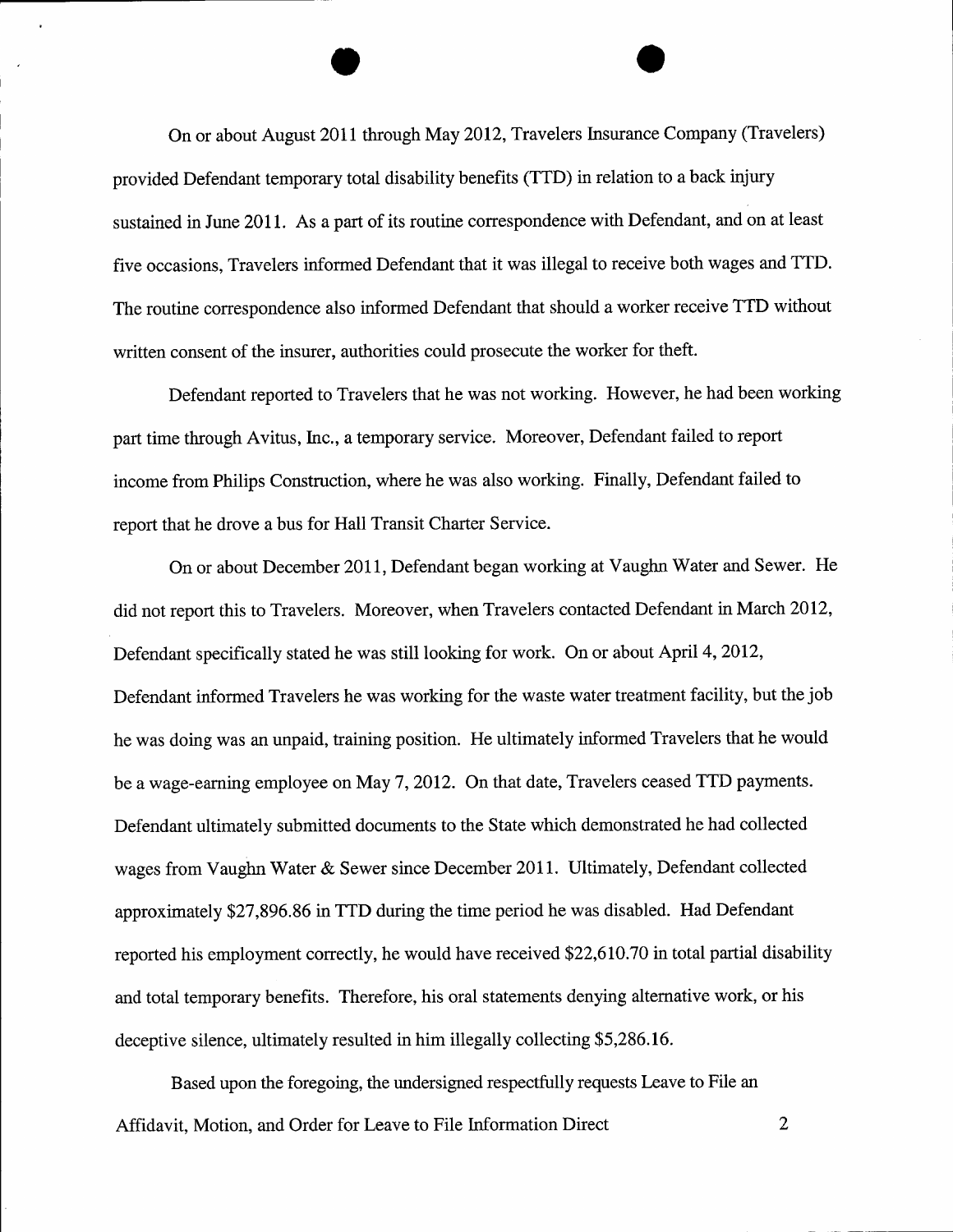Information charging the above-captioned Defendant with the listed charge.

DATED this  $\sqrt{\frac{f^2}{2}}$  day of October, 2014

**JOHN W. PARKER** Cascade County Attorney

BY:

Brett O'Neil Special Assistant Montana Attorney General Special Deputy Cascade County Attorney

day of October, 2014, by Brett O'Neil. SUBSCRIBED AND SWORN TO before me this

SYBIL L. SHULTS<br>NOTARY PUBLIC for the<br>State of Montana  $s_{H}$ Residing at East Helena, Montana My Commission Expires **January 01, 2018**